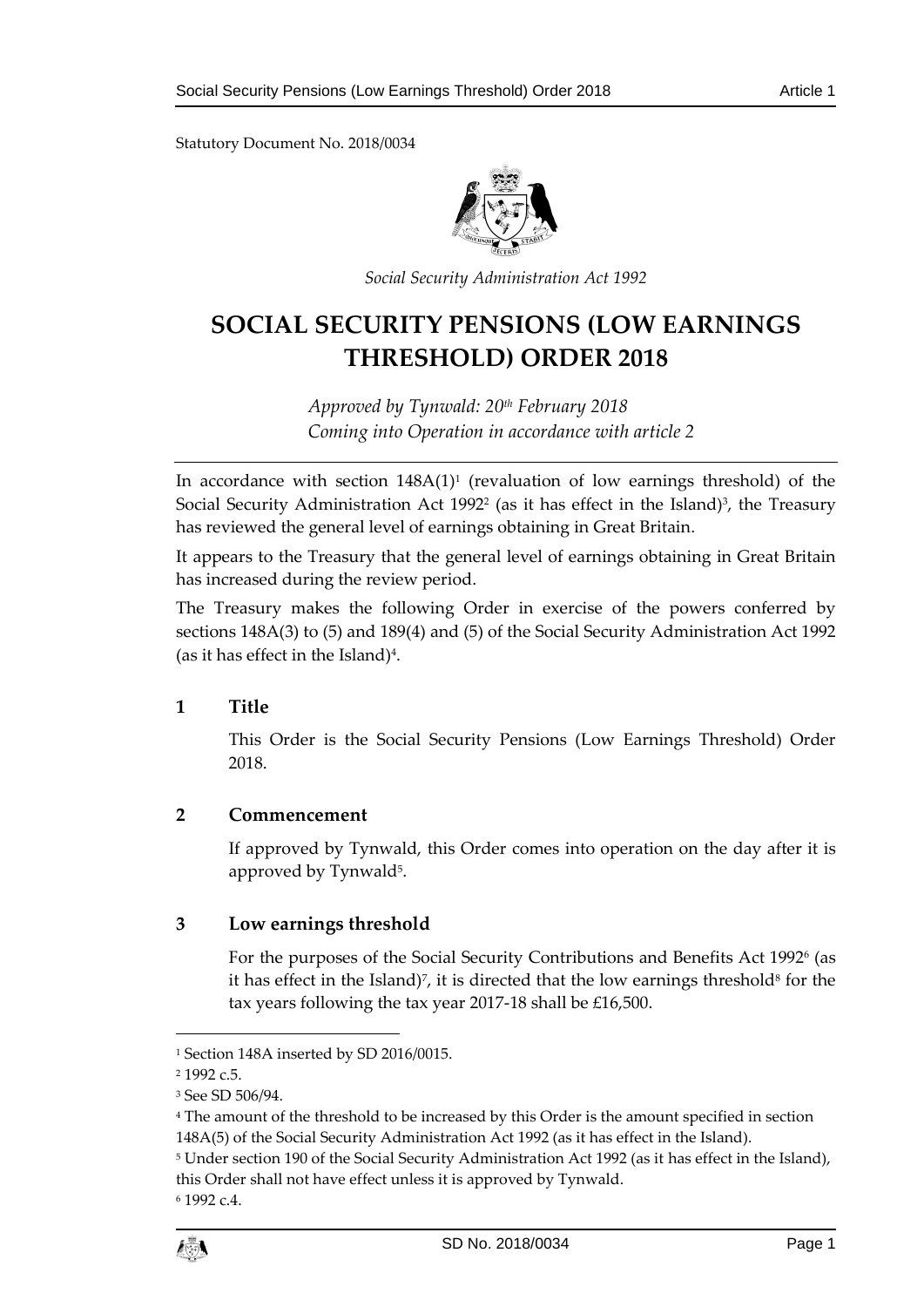### **MADE 25TH JANUARY 2018**

**A L CANNAN** *Minister for the Treasury*

1



<sup>7</sup> See SD 505/94.

<sup>8</sup> See section 44A of the Social Security Contributions and Benefits Act 1992 (as it has effect in the Island) as inserted by section 30 of the Child Support, Pensions and Social Security Act 2000 (see SD 378/01).